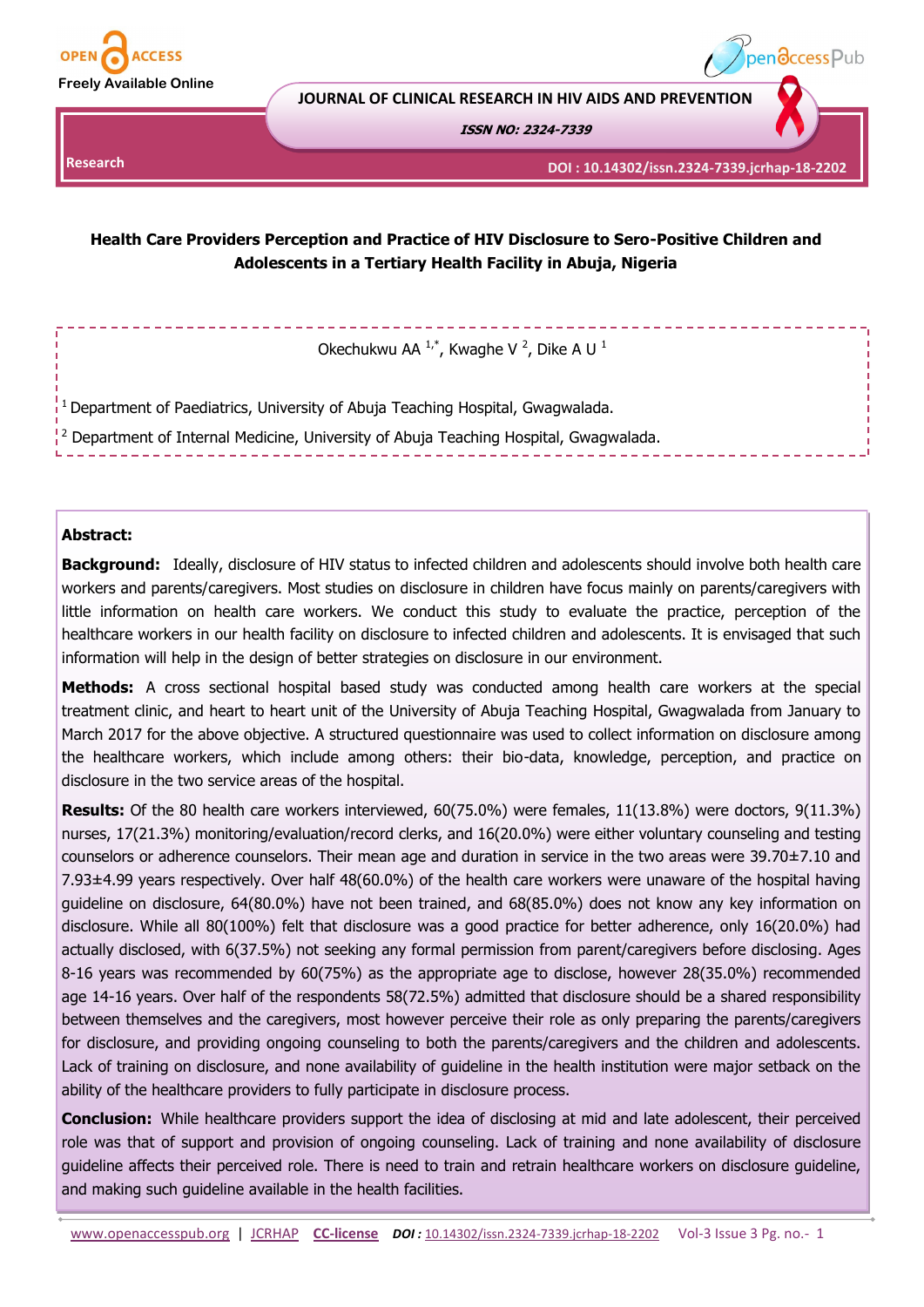



**Corresponding author:** Okechukwu AA, Department of Paediatrics, University of Abuja Teaching Hospital, Gwagwalada

**Keywords:** Disclosure, healthcare workers, HIV status, children, adolescents.

**Received:** July 05, 2018 **Accepted:** Aug 03, 2018 **Published:** Aug 27, 2018

**Editor:** Dr Shivaji Kashinath Jadhav, MapMyGenome India Limited, Hyderabad Previous experience, Sandor Life Sciences Pvt Ltd/ NIMR, Indian Council of Medical Research, Goa, NIRRH ICMR Mumbai, India.

#### **Introduction**

With successful use of antiretroviral therapy (ART), infected children are now surviving into adolescents and adulthood. Disclosure of human immunodeficiency virus (HIV) sero-status to them becomes a very crucial issue to address. It has remained one of the greatest psychosocial and emotional challenges facing parents/ caregivers and healthcare workers (HCW) of these children. Disclosure is a controversial and emotionally charged issue amongst both the HCWs and parents/caregivers.<sup>1</sup> It involves disclosing to the child about a potentially life threatening, stigmatized and transmissible illness that many parents/caregivers fear that such information may create psychological and emotional distress for the child. $<sup>2</sup>$  HCWs are often challenged by the complicated</sup> issues facing HIV-affected families. They are faced without support of definitive evidence-based policies and guidelines on when, how, where, and under what condition(s) infected children should be informed about their own or their caregivers' HIV status. $3$  Consequently, many HCWs around the world are uncertain how to counsel clients about the disclosure process. This lack of disclosure ultimately and adversely affects the well-being of the child, including access to paediatric HIV treatment care and support and adherence to ART.<sup>3</sup>

Increase adherence to treatment with reduced risk of death is one of the major health benefits of disclosure. Other benefits include: higher self-esteem, fewer symptoms of depression, higher CD4, better ability to seek for social support, improved coping skills, and practice of safer sex to prevent secondary transmission.<sup>4-9</sup> There is little evidence of psychological or emotional harm; however stigmatization remains a major barrier, and often delays the decision to

disclosure.<sup>10,11</sup> As a result of this, significant numbers of children and adolescents in most developing nations of the world on ART are not fully informed about their HIV status.<sup>10,11</sup> The American Academy of Pediatrics (AAP) recommended counselling to the caregivers to be provided by healthcare providers, it should be on-going process, individualized putting into consideration the child's cognitive ability, and developmental stage.<sup>5</sup> Its recommendation also insisted that adolescents should know their HIV status, and be fully informed in order to appreciate the consequences of their health including sexual behaviours and issues around their treatment.<sup>5</sup> However, in many developing countries, HCWs still lack the support of policies and guidelines on when and how to start counseling of parents/caregivers of infected children about their HIV status or their caregivers' HIV status.<sup>2,12-16</sup> Guideline was developed by the WHO<sup>2</sup> for assisting HCWs to support caregivers on disclosure in resource-limited settings, however such valuable information are usually not available in many health care facilities in such areas. Nigerian national guidelines on paediatric HIV and AIDs treatment also recommends early commencement of disclosure and to be done overtime, $17$  such practice is also not routinely done. HIV disclosure rate in high prevalence regions need to be evaluated and improved upon drastically in order to reduce the risk of acquiring new infections, improve adherence to ARTs, and practice of safe sexual behaviors.8,9,10,18 Unfortunately, limited body of work exists on the prevalence and practice of disclosure by HCWs in sub-Saharan Africa (SSA).<sup>15</sup> Most studies on disclosure have focused on parents/caregiver with little information on HCWs. HCWs in the sub-region are either not trained or unaware of existent of guideline in their various health facilities. The aim of this study is therefore to determine the HCWs knowledge,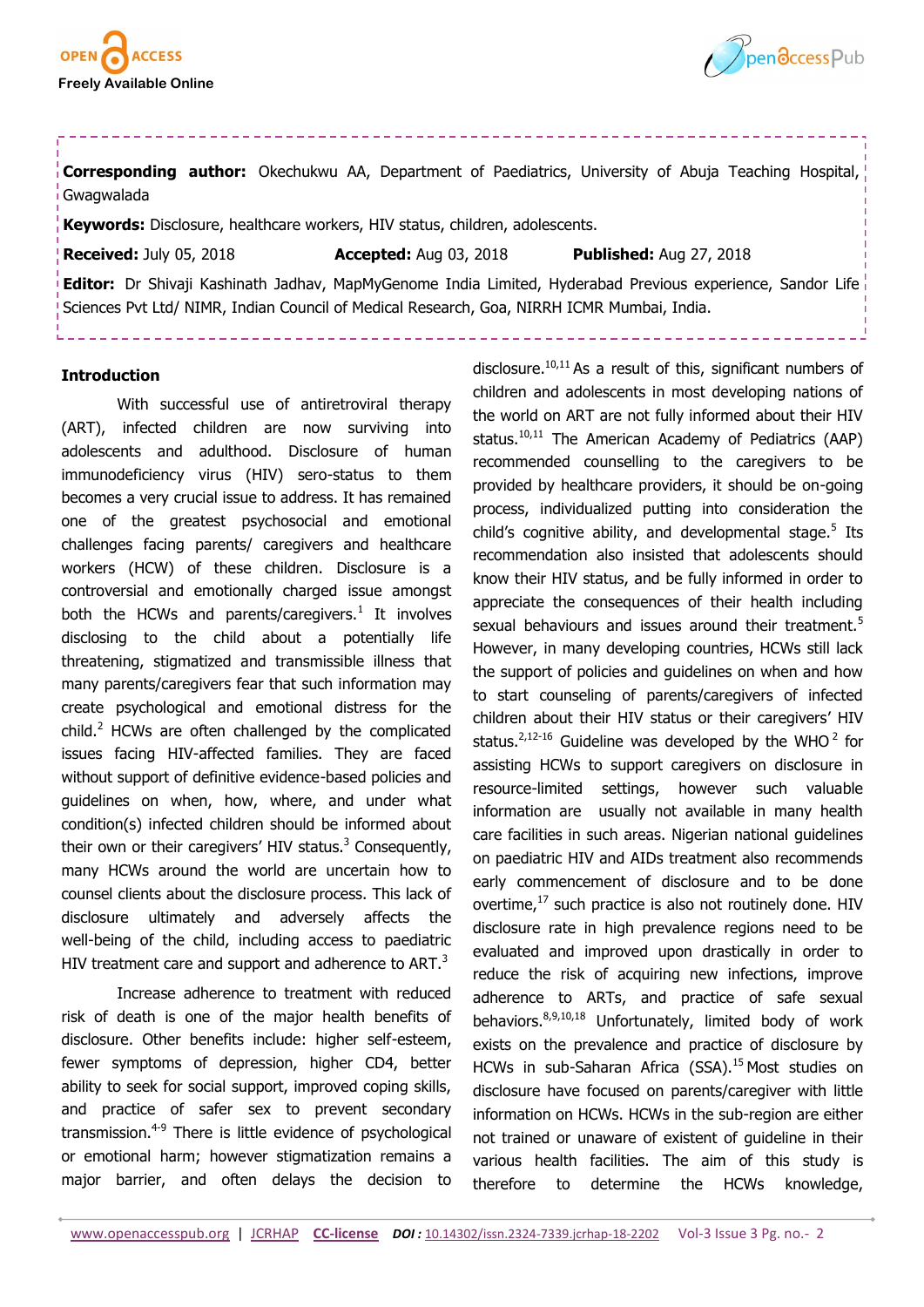



perception, and practice on disclosure to infected children adolescents in our health facility. Such information as envisaged will be relevant in the development of culture sensitive counseling strategies to improve our disclosure rate.

## **Methods**

The study was cross sectional hospital based study conducted in the two service areas where HIV infected/exposed children and adults are tested, treated, monitored/evaluated, and followed up (special treatment clinic, and heart to heart unit) of the university of Abuja teaching hospital (UATH) from January to March 2017. Special treatment clinic (STC) is an out-patient clinical service area where HIV infected/exposed children (paediatric special treatment clinic) and adults (adult special treatment clinic) were followed up for treatment, care and monitoring. Heart to heart unit (HTHU) is an arm of STC, and a unit of the mental health department of the hospital for voluntary counseling and testing (VCT). STC has many consulting rooms for the doctors, nurses, adherence counselors. Record clerks, pharmacists, home based care, laboratory technicians, treatment support specialists, nutritionists, monitoring and evaluation unit, cleaners and other services (security, gardeners) were also at their disposal on week days (Monday-Friday, from 7.30 am to 4 pm). HTHU has voluntary counseling counselors, psychologists, laboratory scientist, volunteers, and other supporting staff also at their disposal on week days and same time. UATH is a 350 bed capacity referral hospital, sub-serving the people of Federal Capital Territory (FCT) Abuja and five neighbouring states. Is one of the first centers to start offering free HIV/AIDS services in the country, through the President Emergency Plan for AIDs Relief (PEPFAR) since 2005 and Federal Government of Nigeria (FGN).

The subjects were HCWs providing clinical, non-clinical, and counseling services to HIV infected/ exposed children and adults at the STC and HTHU of the hospital. Inclusion criteria are clinical and non-clinical staff working at the STC and HHTU of the hospital who accepted to be interviewed. Excluded from the study were those health workers unwilling to participate in the study. A structured questionnaire was used to collect the following information from the HCWs which included:

the type of services provided in the clinic/unit, the duration of such services, their sex, age, knowledge about disclosure guideline in the facility, their perception about disclosure, appropriate age to commence disclosure, how many parents/caregivers they have assisted with disclosure, the ideal age for disclosure, who else to be disclosed to, whether they have received training on disclosure counseling, and the availability of disclosure guidelines in the health facility.

Ethics clearance was obtained from the Ethics Committee of the health institution before the commencement of the study. Data analysis was conducted using SPSS version 21.0 that produced frequencies, percentages, means, and standard deviations.

### **Results**

There were 20 (25%) males, and 60 (75%) females HCWs giving a m:f ratio of 1:3 in STC and HTHU. Their mean age, and duration of service in the two service areas were 39.70±7.10 and 7.93±4.99 years respectively. Monitoring/evaluation and record clerks constitute 17(21.3%) of the work force, VCT & adherence counselors were 16(20.0%), while doctors (13.8%), nurses (11.3%), and pharmacists (6.3%) were the other staff. 40(55.0%) of the working staff were in the adult section of the clinic, 15(35.0%) were in the paediatric section, while 8(10.0%) were working in HHTU (Table 1).

With respect to weather the hospital has a guideline on HIV disclosure, 48 (60.0%) of the HCWs were not aware of any hospital guideline. On the issue of training on the guideline, it was found that 64(80.0%) has received no training, and 68(85.0%) do not know any key information on disclosure. On the ideal age for disclosure, 75% of the respondents suggested ages 8-16 years, while 28(35.0%) recommended 14-16 years. On the best way to disclosure, 60(75.0%) of the HCWs suggested that disclosure should be complete but a gradual process. Though all the HCWs 80(100%) agreed that it is good to disclosure to children and adolescents of their HIV status, 48(60%) said so for better adherence to medication, 14(7.5%) respectively said for the child to be taken his/her drugs, and for protecting him/herself (Table 2).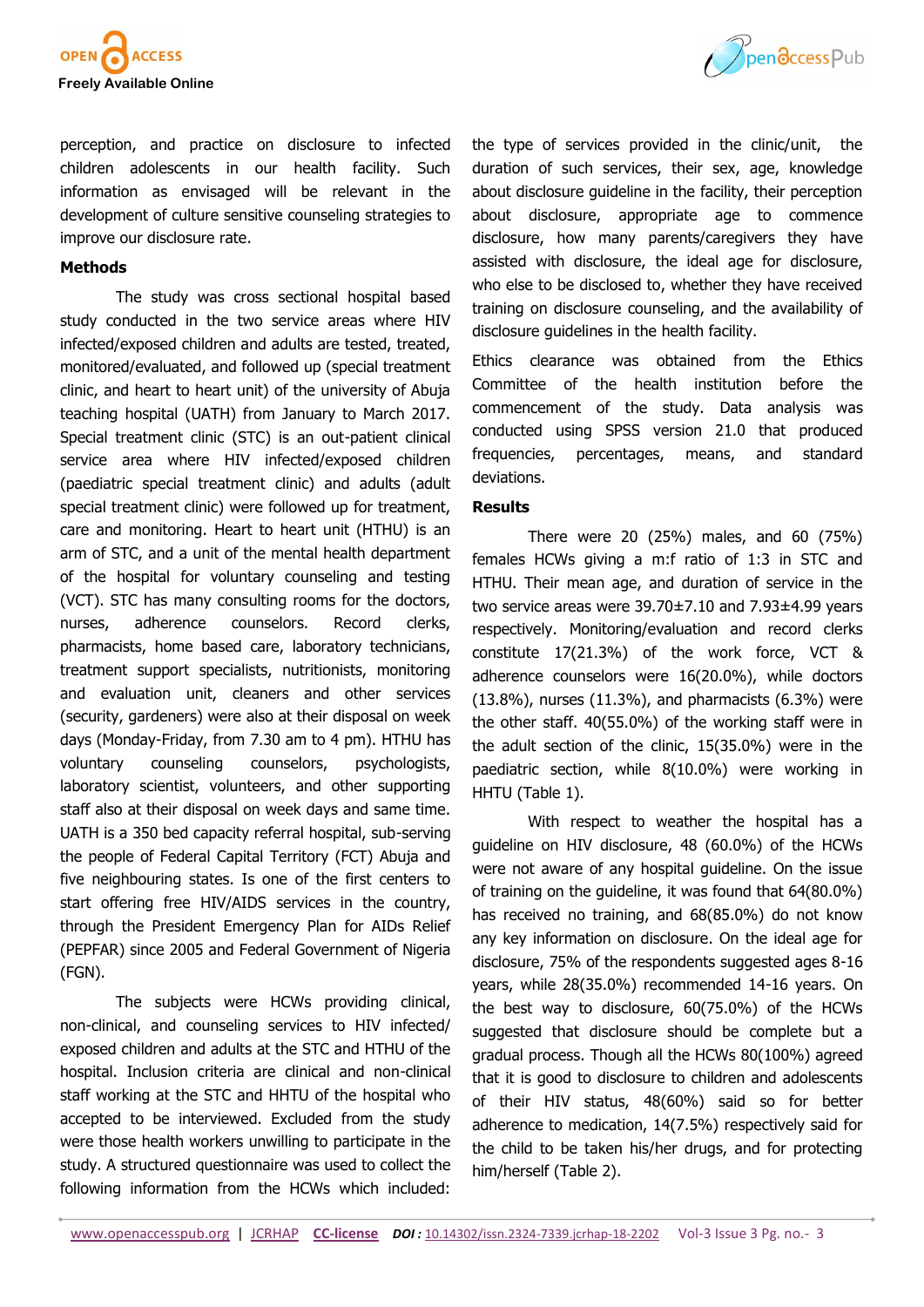



| Table 1. Characteristics of the Health Workers (n=80)                                                                                                |               |           |  |
|------------------------------------------------------------------------------------------------------------------------------------------------------|---------------|-----------|--|
| <b>Variables</b>                                                                                                                                     | Mean $\pm$ SD | Total (%) |  |
| Age (years)                                                                                                                                          | 39.70±7.10    |           |  |
| Duration of working in STC and HTHU                                                                                                                  | 7.93±4.99     |           |  |
| <b>Sex</b>                                                                                                                                           |               |           |  |
| Male                                                                                                                                                 |               | 20(25.0)  |  |
| Female                                                                                                                                               | -             | 60 (75.0) |  |
| <b>Carder of staff</b>                                                                                                                               |               |           |  |
| <b>Doctors</b>                                                                                                                                       |               | 11(13.8)  |  |
| Nurses & community health extension workers                                                                                                          |               | 9(11.3)   |  |
| Pharmacists                                                                                                                                          | ۰             | 5(6.3)    |  |
| Administrative & account clerk                                                                                                                       | -             | 4(5.0)    |  |
| Volunteers/networking staff                                                                                                                          | ۰             | 6(7.5)    |  |
| Monitoring/evaluation, record clerks                                                                                                                 |               | 17(21.3)  |  |
| Home based staff                                                                                                                                     |               | 7(8.8)    |  |
| VCT & adherence counselors                                                                                                                           |               | 16(20.0)  |  |
| Laboratory scientists & technicians                                                                                                                  |               | 4(5.0)    |  |
| Treatment support specialists                                                                                                                        |               | 5(6.3)    |  |
| <b>Nutritionists</b>                                                                                                                                 |               | 4(5.0)    |  |
| Cleaners & security staff                                                                                                                            |               | 5(6.3)    |  |
| <b>Place of work</b>                                                                                                                                 |               |           |  |
| <b>ASTC</b>                                                                                                                                          |               | 40(55.0)  |  |
| <b>PSTC</b>                                                                                                                                          |               | 15(35.0)  |  |
| <b>HTHU</b>                                                                                                                                          |               | 8(10.0)   |  |
| ASTC: Adult special treatment clinic, PSTC: Paediatric special treatment clinic,<br>HTHU: Heart to heart unit, VCT: Voluntary counseling and testing |               |           |  |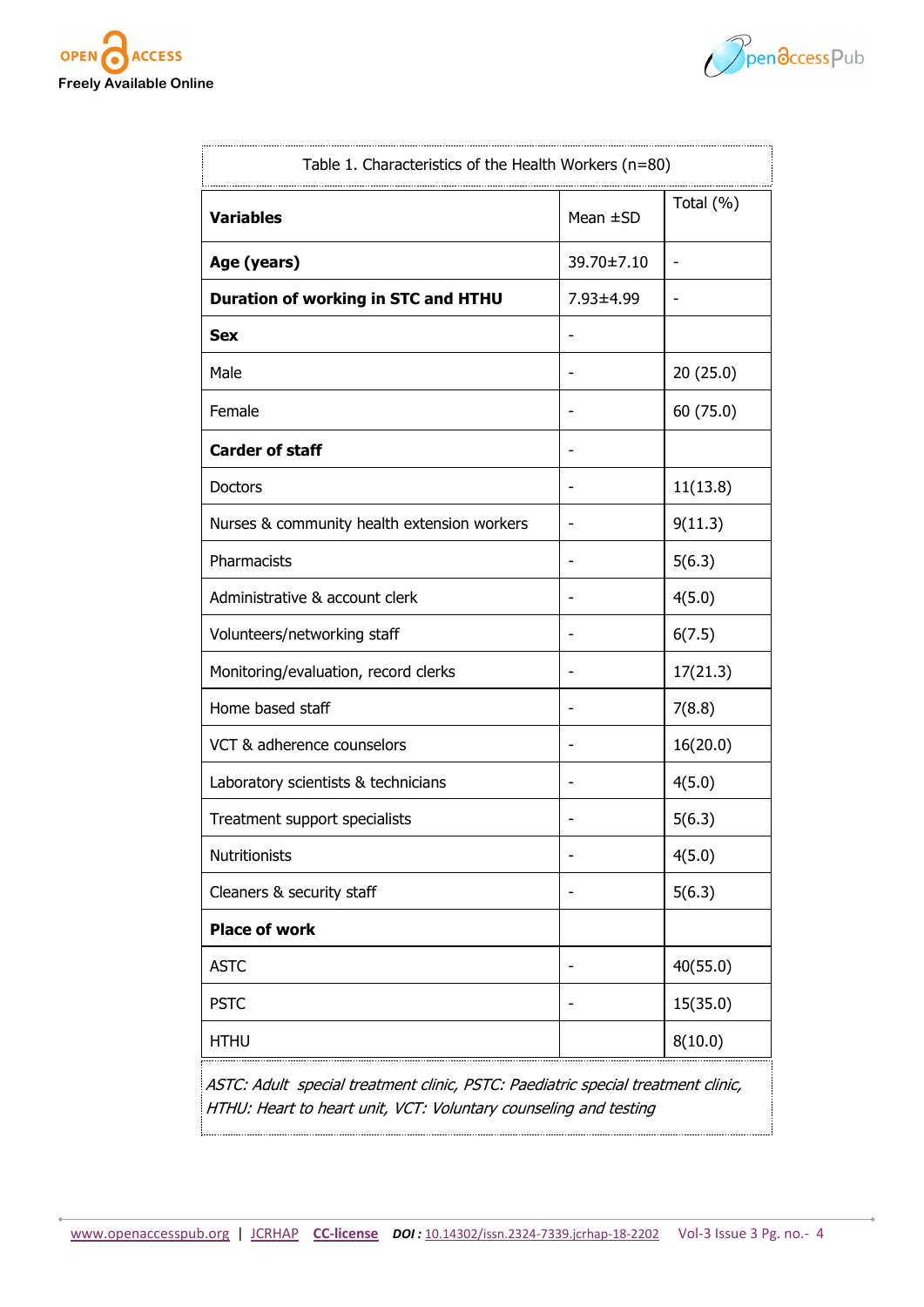



| Table 2. Health Workers Knowledge about Disclosure to HIV Infected Children and Adolescents |           |  |  |
|---------------------------------------------------------------------------------------------|-----------|--|--|
| <b>Variables</b>                                                                            | Total (%) |  |  |
| Does the hospital have a guideline on disclosure of HIV to children?                        |           |  |  |
| Yes                                                                                         | 32(40.0)  |  |  |
| <b>No</b>                                                                                   | 16(20.0)  |  |  |
| I don't know                                                                                | 32(40.0)  |  |  |
| Have you been trained on disclosure guideline?                                              |           |  |  |
| Yes                                                                                         | 16(20.0)  |  |  |
| No                                                                                          | 64(80.0)  |  |  |
| What is the key information on the guideline?                                               |           |  |  |
| I don't know                                                                                | 68(85.0)  |  |  |
| Supportive role of health workers                                                           | 8(10.0)   |  |  |
| Child to be ready for medication                                                            | 2(2.5)    |  |  |
| Parents/caregiver need to give consent for disclosure                                       | 2(2.5)    |  |  |
| Should the child be told about his/her HIV Status?                                          |           |  |  |
| Yes                                                                                         | 76(95.0)  |  |  |
| <b>No</b>                                                                                   | 4(5.0)    |  |  |
| At what age should the child be told about his/her HIV status?                              |           |  |  |
| 5-7 years                                                                                   | 0(0.0)    |  |  |
| 8-10 years                                                                                  | 14(17.5)  |  |  |
| $11-13$ years                                                                               | 22(27.5)  |  |  |
| $14-16$ years                                                                               | 28(35.0)  |  |  |
| $17 - 18$ years                                                                             | 16(20.0)  |  |  |
| What is the better way for disclosure?                                                      |           |  |  |
| Complete at once                                                                            | 6(7.5)    |  |  |
| Complete gradual                                                                            | 60(75.0)  |  |  |
| Partial                                                                                     | 14(17.5)  |  |  |
| Is it important to disclose?                                                                |           |  |  |
| Yes                                                                                         | 80(100.0) |  |  |
| No                                                                                          | 0(0.0)    |  |  |
| Why is important to disclose?                                                               |           |  |  |
| To protect him/herself                                                                      | 14(17.5)  |  |  |
| For better adherence                                                                        | 48(60.0)  |  |  |
| For the child to take his/her drugs                                                         | 14(17.5)  |  |  |
| To avoid spreading the disease                                                              | 4(5.0)    |  |  |
| Have you disclosed or supported parents/ caregiver to disclose?                             |           |  |  |
| Yes                                                                                         | 16(20.0)  |  |  |
| No                                                                                          | 64(80.0)  |  |  |
| Did you obtain permission before the disclosure? (n-16)                                     |           |  |  |
| Yes                                                                                         | 10(62.5)  |  |  |
| No                                                                                          | 6(37.5)   |  |  |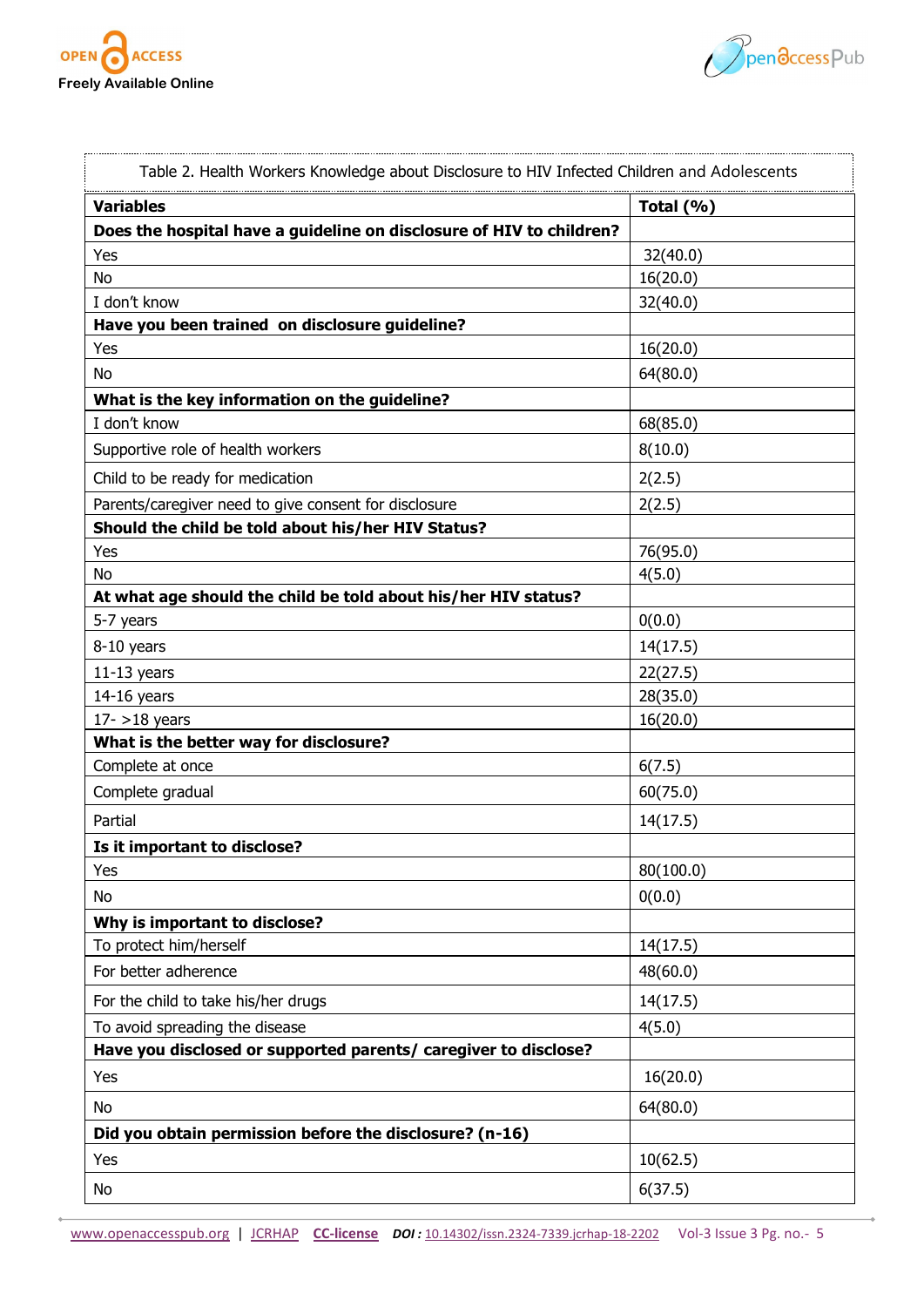

This table reveals the following: Of the 80 HCWs interviewed on the timing of disclosure, 68 (85.0%) suggested when the child is mature enough to understand the implications of his/her status, 10(12.5%) during teenage and puberty, the remaining 2(2.5%) did not specify any time. On the HCWs perceptions about telling the children and adolescents about their HIV status, the most common cited reasons were: For the child to be taken his/her drugs 32(40.0%), the child to be responsible for their medications 18(22.5%), and for them to live a healthier life 12(15.0%). With regard to who should disclose the HIV status to infected children and adolescents, 58(72.5%) of HCWs were of the opinion that disclosure should be shared responsibility between them and parents/caregivers, 18(22.5%) advocated disclosure by only parents/caregivers, while 4 (5.0%) favored disclosure to be done by only the HCWs. The reasons cited by the 18 HCWs who suggested that parents/caregivers should take the lead on disclosure include: Because the parents/caregivers know the right age and time to disclose the child 8(44.4%), the child trusts them better than the HCWs 4(22.2%), while 3 (16.7%) said the parents/caregivers can cope with the child emotional support after disclosure. On the contrary, the 4 HCWs who suggested that is better for them to take the lead in disclosure said so because they the HCWs are more skillfulness 2(50.0%), they can also provide ongoing counseling 2(25.0%). From the HCWs perspective on why parents/caregivers delay telling their children and adolescents about their HIV status, the most cited reason(s) were: stigma 32(40.0%), afraid the child will tell others 28(17.5%), fear of hurting the child 8(10%). When the HCWs were asked to identify their roles in disclosing to HIV status to infected children, the most mentioned roles was supporting parents/caregivers to disclose 32(40.0%), providing ongoing counseling to caregivers for manage disclosure 17(21.3%), providing health education for the children to take care of themselves 15(18.8%), and provide information about the importance of disclosure to assist caregivers 10 (12.5%). On what type of support is needed by HCWs to facilitate disclosure to infected children/adolescents, 36 (40.0%) said they needed workshops and training on disclosure, 24 (30.0%) requires in service education and training on disclosure, 14(17.5%) mentioned provision



of guideline on disclosure (Table 3) .

#### **Discussion**

In this study, it was the opinion of all the HCWs that all positive children and adolescent should be informed of their status. Majority however taught that such information should be done when the child is mature enough to understand the implication of him/her knowing his/her status. The WHO guidelines on disclosure of HIV status to positive children recommends school age period.<sup>2</sup> At this school age, children should be told of their HIV-positive status, and the younger ones informed in stepwise manner taken into consideration their cognitive development and emotional maturity. This was to be in preparation for full disclosure at a latter age. Sariah et  $al<sup>15</sup>$  in their experiences with disclosure of HIV-positive status to the infected children from the perspectives of HCWs in Tanzania pointed out that disclosure can be a very complex and confusing process to HCWs, but however noted that their national guideline recommended disclosure process to begin as early as 4–6 years of age. In another disclosure study from South Africa by Madiba and Mokgatle,<sup>16</sup> the authors noted that over half of their HCWs suggested an older age (above 10 years, range 11–18 years). This findings appeared similar to what was obtained in the present study were 8-16 years was suggested by 75% of HCWs as ideal age to disclose HIV status to infected children and adolescents. The South African study believe that at the age above 10 years most children will be mature enough, or they may become sexually active and risk reinfection with a different strain of the virus. Similar reason was also given in the present study were the HCWs equally believe that at older age (8-16years) children will be mature enough to understand the implication(s) of being HIV positive, and may also have started indulging in sexual activities with risk of not only infecting others but also reinfecting themselves with resistance strain of the virus. This current trend of disclosing to infected children at a relatively older age of 12 years and above compared to earlier suggested 6 years appeared more culturally accepted in South Africa, and other resource limited settings. $14,16$  Data from this study and from others underprivileged communities suggest age of disclosure to be a subjective process to be influenced by community taking into consideration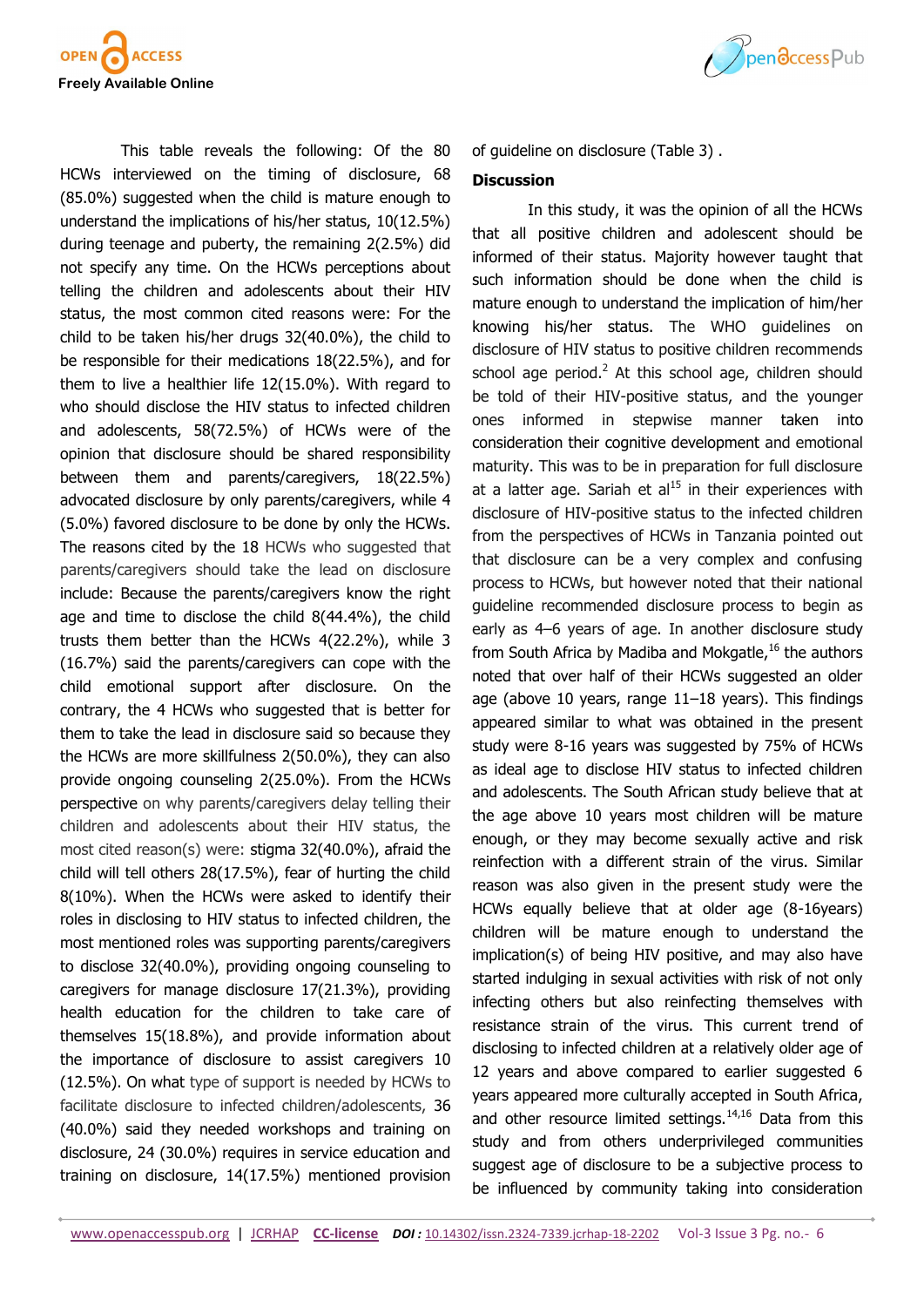



| Table 3. Content analysis of the responses to disclosure of HIV status of infected children and<br>adolescents by health workers. |           |  |
|-----------------------------------------------------------------------------------------------------------------------------------|-----------|--|
| <b>Variables</b>                                                                                                                  | Total (%) |  |
| What is the right time to disclose?                                                                                               |           |  |
| At teenage age                                                                                                                    | 4(5.0)    |  |
| At puberty                                                                                                                        | 6(7.5)    |  |
| When the child will understand                                                                                                    | 46(57.5)  |  |
| When the child is mature enough                                                                                                   | 22(27.5)  |  |
| All of the above?                                                                                                                 | 2(2.5)    |  |
| What is health workers perception about telling HIV status to infected children                                                   |           |  |
| For the child to take his/her drugs                                                                                               | 32(40.0)  |  |
| So that they will be responsible for their medications                                                                            | 18(22.5)  |  |
| For them to understand the disease                                                                                                | 6(7.5)    |  |
| To know why they are taking medication regularly                                                                                  | 10(12.5)  |  |
| So that they can live a healthy life                                                                                              | 12(15.0)  |  |
| They have the right to know                                                                                                       | 2(2.5)    |  |
| Who should inform the child about his/her status?                                                                                 |           |  |
| Parents/caregivers                                                                                                                | 18(22.5)  |  |
| <b>Health workers</b>                                                                                                             | 4(5.0)    |  |
| <b>Both</b>                                                                                                                       | 58(72.5)  |  |
| Why should parents/caregivers take the lead in disclosure? (18)                                                                   |           |  |
| Parents/caregivers are close to the child                                                                                         | 2(11.1)   |  |
| Child trusts them                                                                                                                 | 4(22.2)   |  |
| Parents/caregivers knows the right age and time to disclose                                                                       | 8(44.4)   |  |
| They are always there to help and support the child                                                                               | 1(5.6)    |  |
| They can cope with the emotional support for the child                                                                            | 3(16.7)   |  |
| Why should health workers take the lead in the disclosure?(4)                                                                     |           |  |
| Because they are more qualified and more skillful                                                                                 | 2(50.0)   |  |
| They will provide ongoing support                                                                                                 | 1(25.0)   |  |
| They will provide ongoing counseling                                                                                              | 1(25.0)   |  |
| What is health workers understanding why parents/caregivers delay disclosure?                                                     |           |  |
| Fear of hurting the child                                                                                                         | 8(10.0)   |  |
| Child not yet of age                                                                                                              | 4(5.0)    |  |
| Afraid of stigma                                                                                                                  | 32(40.0)  |  |
| Afraid of parental guilt                                                                                                          | 4(5.0)    |  |
| Parents/caregivers don't know how to start                                                                                        | 0(0.0)    |  |
| Afraid child will tell others                                                                                                     | 28(17.5)  |  |
| Other reasons                                                                                                                     | 8(10.0)   |  |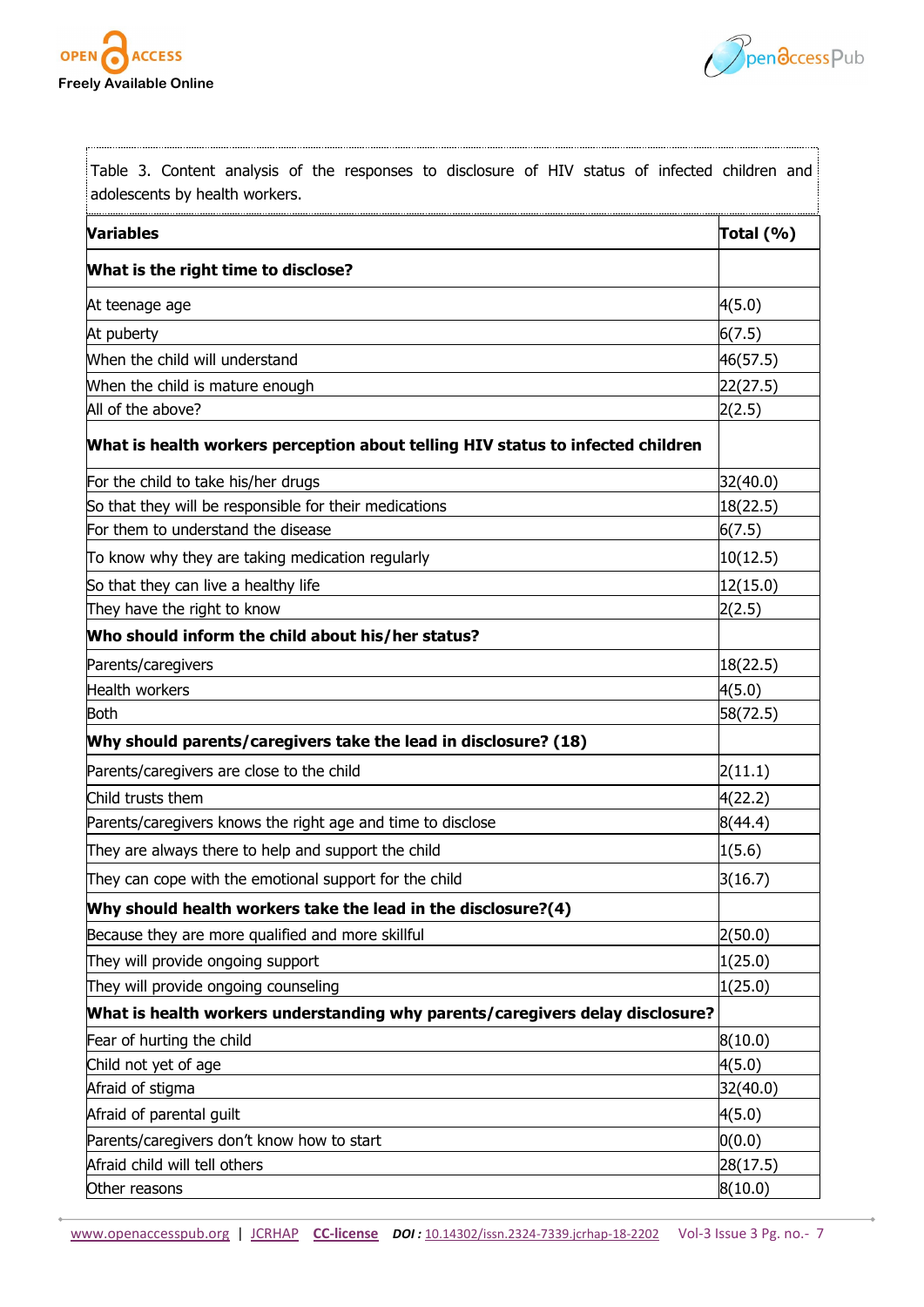



| What is the role of parents/caregivers in disclosure?                             |          |
|-----------------------------------------------------------------------------------|----------|
| Support the child                                                                 | 20(25.0) |
| Provide health education for the child                                            | 2(2.5)   |
| Provide ongoing counseling                                                        | 12(15.0) |
| Ensures after disclosure child understands HIV and treatment                      | 2(2.5)   |
| Provide ART and ensures child adheres to their drugs                              | 18(22.5) |
| Provides information about importance of disclosure                               | 2(2.5)   |
| Facilitates initiation of disclosure                                              | 14(17.5) |
| Prepares the child for disclosure                                                 | 4(5.0)   |
| Assist health workers to disclosure                                               | 6(7.5)   |
| What is the role of health workers in disclosing to HIV-infected children         |          |
| Support the caregiver through the disclosure process                              | 32(40.0) |
| Provide health education to children to take care of themselves                   | 15(18.8) |
| Provide ongoing counseling to caregivers to manage disclosure                     | 17(21.3) |
| Provide information about the importance of disclosure to assist caregivers       | 10(12.5) |
| Monitor the reaction of the child after disclosure                                | 2(2.5)   |
| Encourage and assist parents/caregivers to disclose                               | 4(5.0)   |
| What support is needed by the health workers to facilitate disclosure to a child? |          |
| In service education and training on disclosure                                   | 24(30.0) |
| Workshops and training on disclosure                                              | 36(45.0) |
| Provision of guideline on disclosure                                              | 14(17.5) |
| Counseling to be able to deal with HIV infected children                          | 6(7.5)   |

the social contexts of disclosure of which HIV-related stigma, discrimination, secrecy, and fear of death plays a very crucial role. $^{3,8,19}$ 

Lack of training on disclosure and non-availability of the guideline in our health institution contributed substantially to the lack of knowledge and less involvement of HCWs on disclosure in this study. This was reflected in the data obtained where 48 (60.0%) of the HCW said either the hospital does not have a guideline or they are not aware of any guideline in the health institution. In addition, over 85.0% of them do not know any key information on disclosure. According to WHO, $^2$  essential elements to be added in the training for HCWs in paediatric HIV disclosure should include: the use of culturally appropriate and available resources, use of appropriate communication skills for children of different ages, providing

information on HIV treatment and care to parents/ caregivers/children, preparing parents/caregivers for both short and long-term emotional reactions of the children following disclosure, developing a plan for the child/parent/caregiver to disclose to others, preparing parents/caregivers to answer questions that will arise over time after disclosure, choose staff member(s) or others with whom to discuss the issues, prepare parents/caregivers to engage in life-planning with children, and reduction of stigma. Rujumba et al $^{12}$  in their situational analysis of pediatric HIV/AIDS care in Ethopia noted that HCWs are still constrained by inadequate knowledge about pediatric HIV care and pediatric counselling. Fair and Walker<sup>13</sup> also arqued that fully understanding of disclosure to HIV-infection in children was essential for HCWs involvement in the disclosure process. One of the major concerns of HCWs in many studies from resource limited settings was the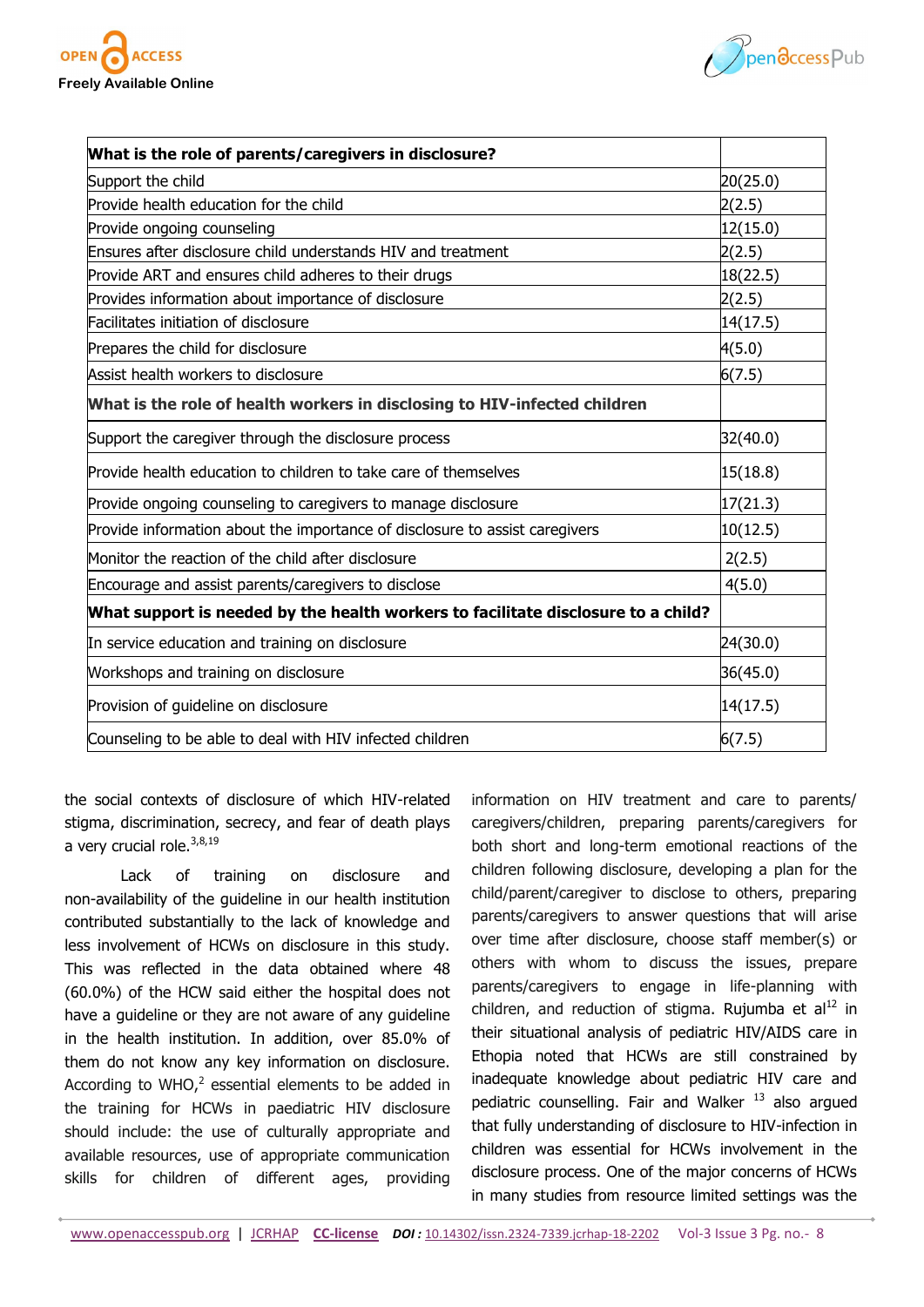

lack of formal guidelines and training on child counseling to guide on how to support caregivers to disclose to children. $12-16,20$  The recently published WHO disclosure guidelines for children have not yet been adopted and utilized by HCWs in many health facilities across sub-Saharan countries. HCWs in these areas are hardly ever trained in pediatric HIV and in disclosure counselling to children, and hence lacked skills to assist caregivers to disclose.<sup>12</sup>-16,20 Training workshops on childhood disclosure will not only improve HCWs skills and knowledge on disclosure, but will also increase their confidence in assisting parents/caregivers to disclose as well as support infected children to understand the disease.1,7, 12, 20

Over 70.0% of HCWs in this study were of the opinion that disclosure to positive children should be a shared responsibility of the both HCWs and parents/ caregivers, because parents/ caregivers need the assistance of HCWs to disclose to their children as they see disclosure as difficult task for them to do alone. However, 18(22.5%) argued that parents/caregiver should take the lead in the process of disclosure because the children trusts the them better, and they know the right age and time to disclose. Only 4(5%) were of the opinion that HCWs should take the lead in disclosure in this study. All these findings in the present study appeared closely similar to what Madiba and Mokgatle<sup>16</sup> observed in their study where  $87(42.7%)$  of their HCWs were of the opinion that disclosure should be a shared responsibility, 99(48.5%) argued that only the parents/caregivers should lead in the disclose process, while 18(8.8%) said is the responsibility of HCWs to lead and initiate disclosure. Other studies,  $7,14,16,21,22$  however viewed telling the children about their status as the responsibility of the parents/ caregivers, because of the reasons: their close relationship with child, they are better placed to monitor the child's reaction to the disclosure, the child trusts them better, they knows the right age to disclose, they will support the child to adhere to the prescribed treatment plan, they will support the child to cope with disclosure, and child will be comforted by them. Few $^{14,23}$ however were the opinion that disclosure should be responsibility of HCWs alone because HCWs are better skilled to prepare the children psychologically before disclosure, and are in position to deal with negative



reactions from disclosure.

HCWs see their role in disclosure as supportive to parents/caregivers, providing health education to children, and provide ongoing counseling to parents/ caregivers to manage disclosure in this study. This is in keeping with current findings from a study in Kenya, $^{17}$  in South Africa, $^{12}$  and Zimbabwe<sup>19</sup> were HCWs documented similar supportive role, ongoing counseling, and health education as their major role. The main reasons for delay disclosure by parents/caregiver from HCWs perspective in this study were fear of stigma (40.0%), fear of telling others (17.5%), and fear of hurting the child (10.0%). Similar barriers to disclose by parents/ caregivers as reported by HCWs include: parents' fear of being blamed by their children, parents feeling guilty and fear that the child will tell others,  $24,25$  child being too young and cannot keep secret.<sup>20</sup> and social stigma surrounding the HIV diagnosis. $^{25}$  Other studies<sup>3,14,20,26,27</sup> however reported different reasons which include: fear of the child crying, fear of being very sad, fear of the child run away, and fear of him or herself losing hope. Some parents/guardians resorted to deception as a way of coping with questions from their children until they deems they are ready. $^{28}$ 

## **Conclusion**

Healthcare workers support disclosure of HIV sero-status to infected children and adolescents at mid and late adolescent. They perceive their role as mainly supportive and provision of ongoing counseling to parents/caregivers/children. However lack of training and none availability of disclosure guideline in the health facility hinders these perceived roles, hence training and provision of guideline tailored toward culture-sensitive approach will be a better approach.

#### **Conflict of interest**

None

#### **References**

- 1. [Wiener](http://www.ncbi.nlm.nih.gov/pubmed/?term=Wiener%20L%5Bauth%5D) L, \_[Mellins L](http://www.ncbi.nlm.nih.gov/pubmed/?term=Mellins%20CA%5Bauth%5D)A, \_[Marhefka](http://www.ncbi.nlm.nih.gov/pubmed/?term=Marhefka%20S%5Bauth%5D) S, \_[Battles H](http://www.ncbi.nlm.nih.gov/pubmed/?term=Battles%20HB%5Bauth%5D)B. Disclosure of an HIV diagnosis to Children: History, Current Research, and Future Directions. [J Dev](http://www.ncbi.nlm.nih.gov/entrez/eutils/elink.fcgi?dbfrom=pubmed&retmode=ref&cmd=prlinks&id=17435473)  [Behav Pediatr, 2007; 28\(2\):](http://www.ncbi.nlm.nih.gov/entrez/eutils/elink.fcgi?dbfrom=pubmed&retmode=ref&cmd=prlinks&id=17435473) 155–166. doi: [10.1097/01.DBP.0000267570.87564.cd.](http://dx.doi.org/10.1097%2F01.DBP.0000267570.87564.cd)  PMCID: PMC2440688. NIHMSID: NIHMS43856.
- 2. WHO. Guideline on HIV disclosure counselling for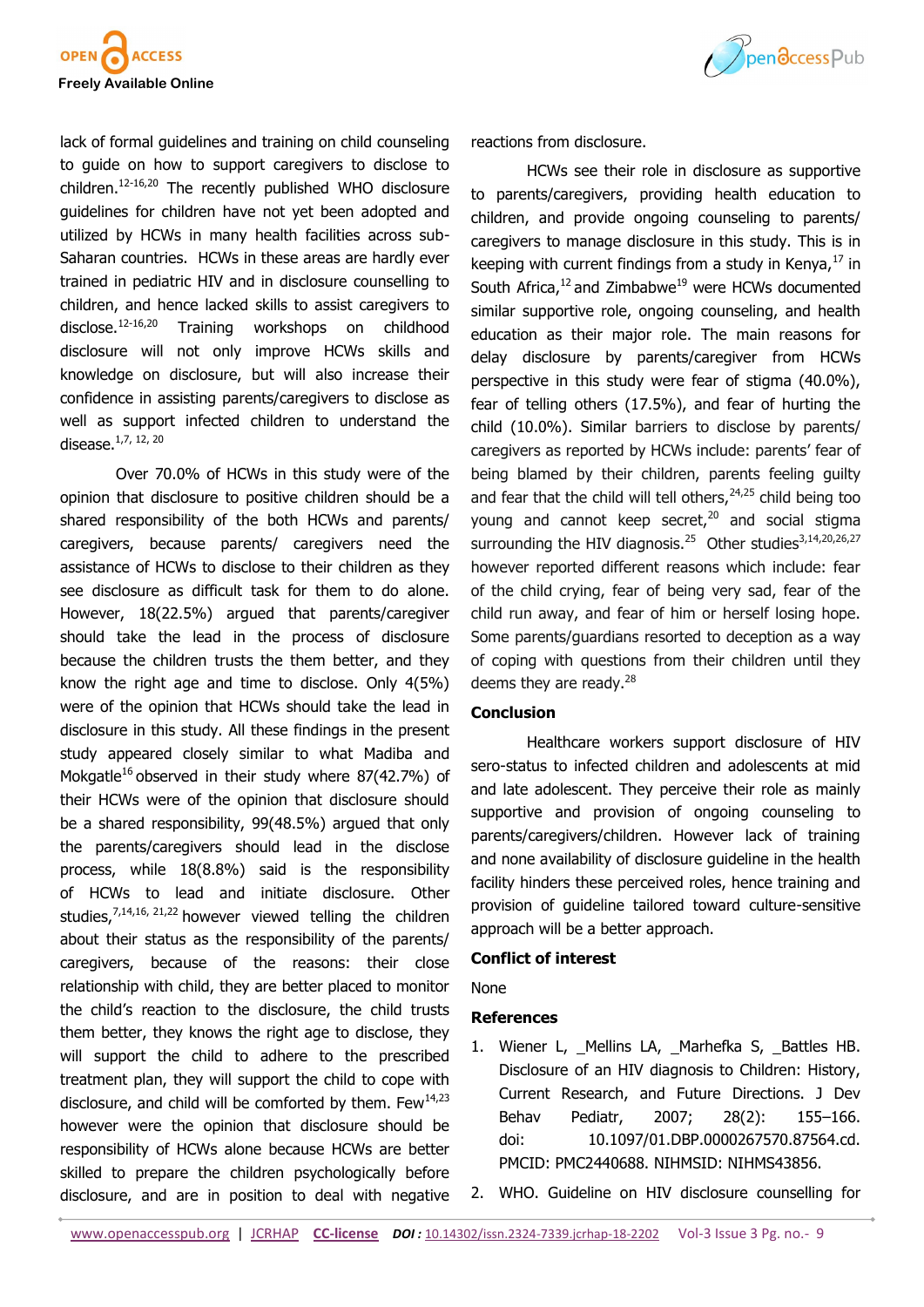



children up to 12 years of age. Available at [http://](http://whqlibdoc.who.int/publications/2011/9789241502863_eng.pdf) [whqlibdoc.who.int/](http://whqlibdoc.who.int/publications/2011/9789241502863_eng.pdf) [publications/2011/9789241502863\\_eng.pdf.](http://whqlibdoc.who.int/publications/2011/9789241502863_eng.pdf) Last assessed 2<sup>nd</sup> February 2016.

- 3. Madiba S, Mokwena K. Caregivers' [barriers to](https://dx.doi.org/10.1155%2F2012%2F402403)  [disclosing the HIV diagnosis to infected children on](https://dx.doi.org/10.1155%2F2012%2F402403)  [antiretroviral therapy in a resource](https://dx.doi.org/10.1155%2F2012%2F402403)-limited district in [South Africa: a grounded theory study.](https://dx.doi.org/10.1155%2F2012%2F402403) AIDS Research and Treatment, 2012; Article ID 402403.
- 4. Spiegel H. [Non disclosure of HIV status in](https://scholar.google.com/scholar_lookup?title=Nondisclosure%20of%20HIV%20status%20in%20adolescence&author=Spiegel&publication_year=2011)  [adolescence](https://scholar.google.com/scholar_lookup?title=Nondisclosure%20of%20HIV%20status%20in%20adolescence&author=Spiegel&publication_year=2011). Adolescent Medicine: State of the Art 14. Myer L, Moodley K, Hendricks F, Cotton M. Reviews, 2012; 22:277-282.
- 5. American Academy of Pediatrics Committee on Pediatrics AIDS. Disclosure of illness status to children and adolescents with HIV Pediatrics. 1999; 129(4):e1103.
- 6. Moodley K, Myer L, Michaels D, Cotton M. Pediatric HIV disclosure in South Africa – caregivers' perspectives on discussing HIV with infected children. S Afr Med J. 2006; 96(3):201-204.
- 7. Kallem S, Renner L, Ghebremichael M, Paintsil E. 16. Madiba S, and Mokgatle M. Health care workers' Prevalence and pattern of disclosure of HIV status in HIV-Infected children in Ghana. AIDS Behav. 2011; 15(6):1121-1127.
- 8. Biadgilign S, Deribew A, Amberbir A, Escudero HR, diagnostic disclosure to HIV infected children receiving HAART: A multi-center study in Addis Ababa, Ethiopia. PLoS ONE. 2011; 6(3):e17572.
- 9. Gyamfi E, Okyere P, Appiah-Brempong E, Adjei RO, Mensah KA. Benefits of disclosure of HIV status to infected children and adolescents: perceptions of caregivers and health care providers. J Assoc Nurses 19. Kiwanuka J,Mulogo E, Haberer JE. Caregiver AIDS Care, 2015; 26:770–80. doi:10.1016/ j.jana.2015.08.001
- 10. Vreeman RC, Gramelspacher AM, Gisore PO, Scanlon ML, Nyandiko WM. Disclosure of HIV status to children in resource-limited settings: a systematic review. J Int AIDS Soc, 2013; 16:18466. 20. Beima-Sofie K, John-Stewart G, Shah B, Wamalwa D, doi:10.7448/IAS.16.1.18466.
- 11. Lorenz R, Grant E, Muyindike W, Maling S, Card C, Henry C, et al. Caregivers' attitudes towards HIV testing and disclosure of HIV status to at-risk children in rural Uganda. PloS one, 2016; 11: e0148950.

doi:10.1371/journal.pone.0148950

- 12. Rujumba J, Mbasaalaki-Mwaka C, Ndeezi G. [Challenges faced by health workers in providing](https://dx.doi.org/10.1186%2F1758-2652-13-9)  [counselling services to HIV](https://dx.doi.org/10.1186%2F1758-2652-13-9)-positive children in [Uganda: a descriptive study.](https://dx.doi.org/10.1186%2F1758-2652-13-9) J Int AIDS Soc, 2011; 13:9.
- 13. Fair CD, and Walker S. Pediatric HIV social workers Perspectives on disclosure. Qualitative Social Work, 2011; 10:415–433. DOI 10.1177/1473325010373527.
- Healthcare providers' perspectives on discussing HIV status with infected children. J Trop Paed, 2006; 52:293-295. DOI 10.1093/tropej/fml004.
- infection. 15. Sariah A, Rugemalila J, Somba M, Minja M, Makuchilo M, Tarimo E, Urassa D, and Siril H. "Experiences with disclosure of HIV-positive status to the infected child": Perspectives of healthcare providers in Dar es Salaam, Tanzania. BMC Pub Hlth, 2016; 16: 1083. DOI 10.1186/s12889-016-3749-7.
	- perspectives about disclosure to HIV-infected children; cross-sectional survey of health facilities in Gauteng and Mpumalanga provinces, South Africa. PeerJ, 2015; 3:e893; DOI 10.7717/peerj.893
- Deribe K. Factors associated with HIV/AIDS 17. Federal Ministry of Health. Nigerian national guideline for paediatric HIV and AIDs treatment care. Abuja 2010. FMOH.
	- 18. Hardon A, Desclaux A, Lugalla J. Disclosure in times of ART: a relational analysis of social practices. SAHARA J, 2013; 10: S1–4. doi:10.1080/02664763.2012.755317
	- perceptions and motivation for disclosing or concealing the diagnosis of HIV infection to children receiving HIV care in Mbarara, Uganda: a qualitative study. PLoS ONE, 2014; 9:e93276 DOI 10.1371/ journal.pone.0093276.
	- Maleche-Obimbo E, Kelley M. Using health provider insights to inform pediatric HIV disclosure: a qualitative study and practice framework from Kenya. AIDS Patient Care and STDs, 2014; 28: 555–564 DOI 10.1089/apc.2014.0040.